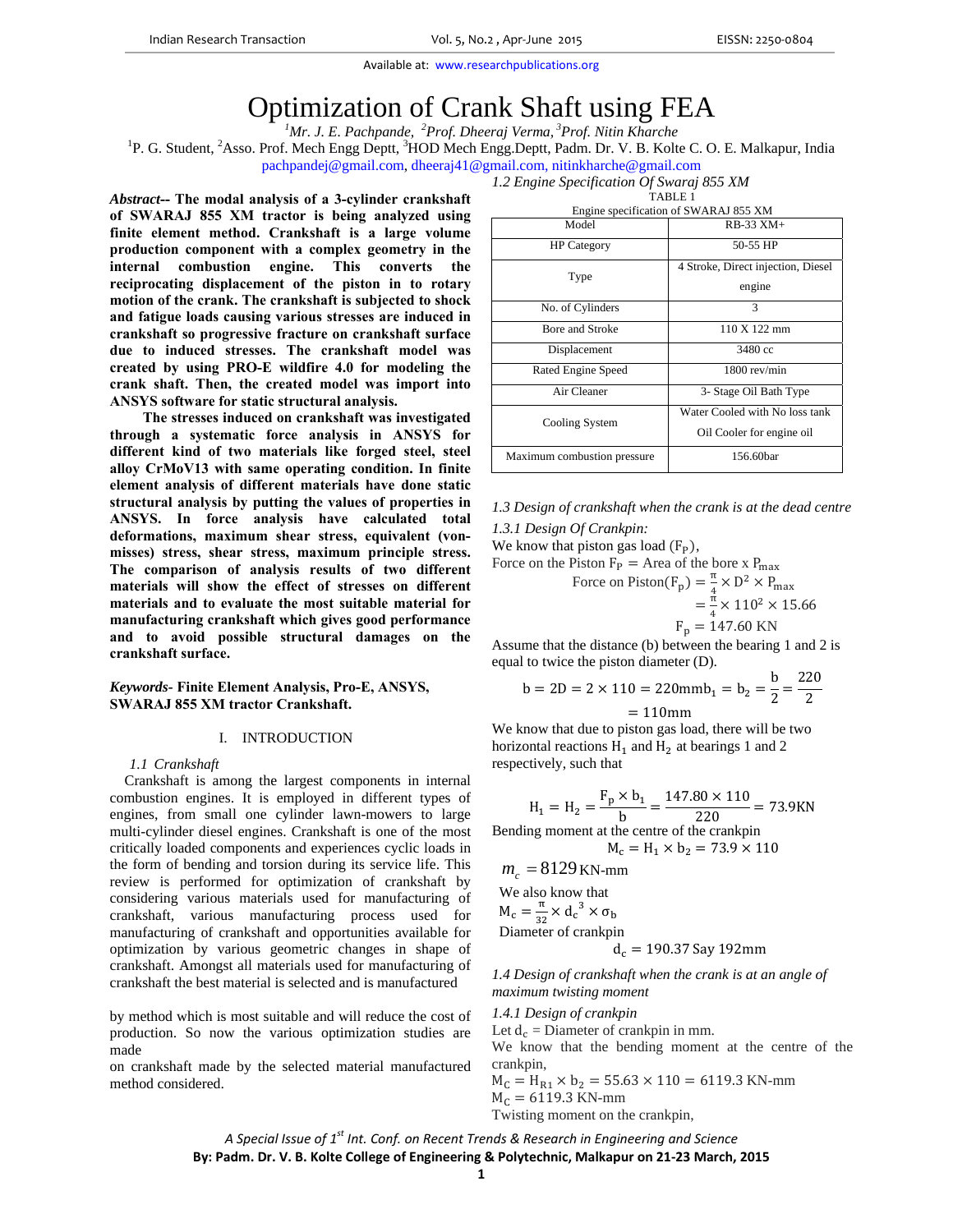$T_C = H_{T1} \times r = 49.38 \times 61 = 3012.18$  KN-mm  $T_c = 3012.18$ KN-mm From this we have the equivalent twisting moment

 $T_e = \sqrt{M_c^2 + T_c^2} = 6820.49 \text{ KN-mm}$  $T_e = 6820.49$  KN-mm We know that equivalent twisting moment  $(T_e)$  $T_e = \frac{\pi}{16} \times (d_c)^3 \times \tau$ 

Shear stress value is limited to 35  $N/mm<sup>2</sup>$  $6820.49 = \frac{\pi}{16} \times (d_c)^3 \times 35$ 

 $d_c = 99.76$  mm So  $d_c = 99.76$  mm

Since this value of crankpin diameter ( $d_c$ = 99.76mm) is less than the when the crank is at top dead center already calculated value of crankpin dia. ( $d_c$ = 192mm) therefore, we shall take,  $d_c = 192$ mm

Design of crankpin against fatigue loading

According to distortion energy theory

The Equivalent (Von-Misses) stress induced in the crankpin is

$$
M_{\rm ev} = \sqrt{(K_{\rm b} \times M_{\rm c})^2 + \frac{3}{4} (K_{\rm t} \times T_{\rm c})^2}
$$

Here  $K_b$ =combined shock and fatigue factor for bending (Take  $K_h = 2$ )

 $K_t$  = combined shock and fatigue factor for bending (Take  $K_t = 1.5$ )

$$
= \sqrt{(2 \times 61193)^2 + \frac{3}{4} (1.5 \times 3012.18)^2}
$$
  
M<sub>ev</sub> = 12.85 × 10<sup>3</sup>KN-mm

 $\sigma_v$  = Equivalent (Von-Misses) stress<br>  $M_{ev} = \frac{\pi}{22} \times d$ 

$$
M_{\rm ev} = \frac{\pi}{32} \times d_{\rm c}^{3} \times \sigma_{\rm v}
$$

$$
12.85 \times 10^{3} = \frac{\pi}{32} \times 192^{3} \times \sigma_{\rm v}
$$

 $\tau$  =Shear stress

$$
T_e = \frac{\pi}{16} \times d_c^{3} \times \tau
$$

 $σ<sub>v</sub> = 18.49 N/mm<sup>2</sup>$ 

$$
6820.49 \times 10^3 = \frac{\pi}{16} \times 105^3 \times \tau
$$
  

$$
\tau = 4.90 \text{ N/mm}^2
$$

 $\sigma_v$ = 18.49 N/mm<sup>2</sup> and also calculated shear stress on the shaft  $\tau = 4.09$  N/mm<sup>2</sup>

#### II. LITERATURE SURVEY

Evaluates and compares the fatigue performance of two competing manufacturing technologies for automotive crankshafts, namely forged steel and ductile cast iron. In this study a dynamic simulation was conducted on two crankshafts, cast iron and forged steel, from similar single cylinder four stroke engines. Finite element analysis was performed to obtain the variation of stress magnitude at critical locations.The optimization process includes geometry changes compatible with the current engine, fillet rolling and result in increased fatigue strength and reduced cost of the crankshaft, without changing connecting rod and engine block.[1]

Had studied on a forged steel crankshaft from a single cylinder four stroke engine. Finite element analysis was performed to obtain the variation of the stress magnitude at critical locations. The dynamic analysis resulted in the development of the load spectrum applied to the crankpin bearing. This load was then applied to the FE model and boundary conditions were applied according to the engine mounting conditions. Results obtained from the aforementioned analysis were then used in optimization of the forged steel crankshaft. Geometry, material, and manufacturing processes were optimized using different geometric constraints, manufacturing feasibility, and cost. The optimization process resulted in an 18% weight reduction, increased fatigue strength, and a reduced cost of the crankshaft.[2]

Studied the optimization options, their combination under a set of defined constraints and a comparison between the original forged steel crankshaft and the final optimized forged steel component. The main objective of this analysis was to optimize the weight and manufacturing cost of the forged steel crankshaft, which not only reduces the final production cost of the component, but also results in a lighter weight crankshaft which will increase the fuel efficiency of the engine. As the main objective of this analysis, it was attempted to reduce the weight and final cost of the component by changing the crankpin geometry, Increasing the oil hole diameter and fillet radius, increasing the oil hole depth and Changing the crank web geometry. [3]

Studied a static analysis was conducted on a cast iron crankshaft from a single cylinder four stroke engine. Finite element analysis was performed to obtain the variation of the stress magnitude at critical locations. Three dimensional model of the crankshaft was created in Pro-E software. The load was then applied to the FE model and boundary conditions were applied as per the mounting conditions of the engine in the ANSYS. Results obtained from the analysis were then used in optimization of the cast iron crankshaft. This requires the stress range not to exceed the magnitude of the stress range in the original crankshaft. The optimization process included geometry changes without changing connecting rod and engine block.[4]

Studied the problem occurred in single cylinder engine crank shaft. It consist of static structural and fatigue analysis of single cylinder engine crank shaft. It identifies and solves the problem by using the modeling and simulation techniques. The topic was chosen because of increasing interest in higher payloads, lower weight, higher efficiency and shorter load cycles in crankshaft. The main work was to model the crank shaft with dimensions and then simulate the crank shaft for static structural and fatigue analysis. The modeling software used is PRO-E wildfire 4.0 for modeling the crank shaft. The analysis software ANSYS will be used for structural and fatigue analysis of crank shaft for future work.[5]

This study describes the stress distribution of a forged steel crankshaft used in a single cylinder 4 stroke vertical

*A Special Issue of 1st Int. Conf. on Recent Trends & Research in Engineering and Science*

**By: Padm. Dr. V. B. Kolte College of Engineering & Polytechnic, Malkapur on 21‐23 March, 2015**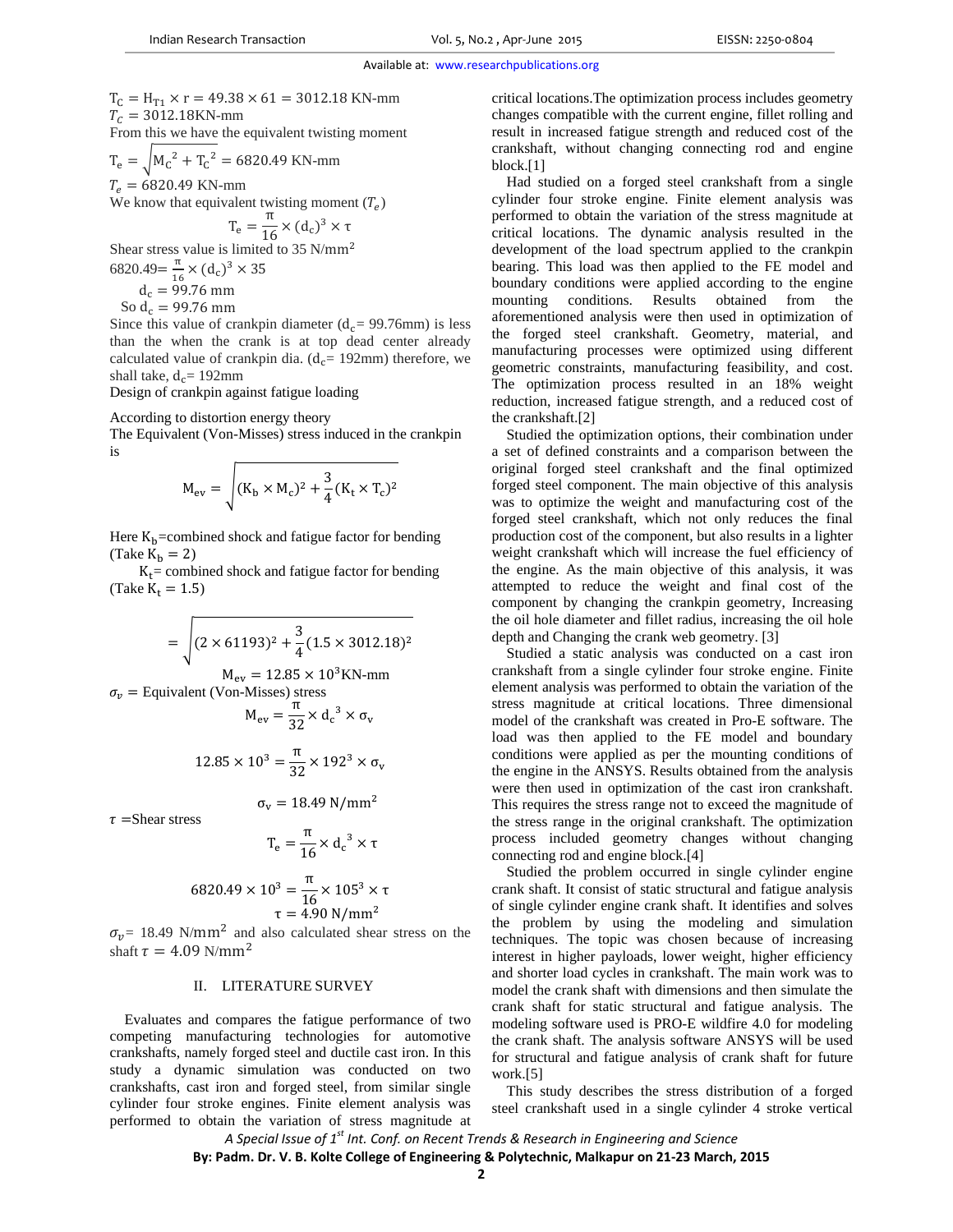engine by using commercial Finite Element Analysis (FEA) software ANSYS .The stress analysis results are significant to improve the component design at the early developing stage. Modal analysis was carried out to determine the natural frequencies of the crankshaft and the mode shapes were examined.[6]

#### III. FEA

The methodology developed is allowed to evaluate the most suitable material for manufacturing crankshaft which gives good performance and to avoid possible structural damages on crankshaft surface. The two types of methods are developed.

#### *3.1 Computer Aided Design*

In computer aided design the following steps is involved which is explained below

#### *3.1.1 CAD Modeling*

CAD technology is very important while designing any part.

Following are advantages of CAD technology:

- $\triangleright$  To increase the productivity of the designer
	- Helping designer to conceptualize the product.
	- Reducing time required to design and analyze.
- $\triangleright$  To improve the quality of the design
	- Allows the engineer to do a more complete engineering analysis and to consider a variety of design alternatives, therefore increasing quality.

## *3.1.3 3-D Modeling*

The essential difference between pro/engineer and traditional cad systems is that models created in pro/engineer exist as three-dimensional solids. Other 3-d modelers represent only the surface boundaries of the model. Pro/engineer models the complete solid. This not only facilitates the creation of realistic geometry, but also allows for accurate model calculations, such as those for mass properties.

#### *3.1.2 CAD/CAE soft wares are used*

- PRO/E wildfire 4.0 For 3D Component Design.
- Pro/Assembly For Assembling Components
- ANSYS Workbench 11.0 For FEM analysis

Pro/engineer is a parametric, feature based, solid modeling system. It is the only menu driven higher end software. Pro/engineer provides mechanical engineers with an approach to mechanical design automation based on solid modeling technology and the following features.

## *3.1.4 Parametric Design*

Dimensions such as angle, distance, and diameter control pro/engineer model geometry. You can create relationships that allow parameters to be automatically calculated based on the value of other parameters. When you modify the dimensions, the entire model geometry can update according to the relations you created.

## *3.1.5 Feature-Based Modeling*

You create models in pro/engineer by building features. These features have intelligence, in that they contain knowledge of their environment and adapt predictably to change. Each feature asks the user for specific information based on the feature type. For example, a hole has a diameter, depth, and placement, while a round has a radius and edges to round.

#### *3.1.6 Associativity*

Pro/engineer is a fully associative system. This means that a change in the design model anytime in the development process is propagated throughout the design, automatically updating all engineering deliverables, including assemblies, drawings, and manufacturing data. Associativity makes concurrent engineering possible by encouraging change, without penalty, at any point in the development cycle. This enables downstream functions to contribute their knowledge and expertise early in the development cycle.

## *3.1.7 Part Modeling*

- Starting out in part mode--describes how to start creating a part with pro/engineer.
- Sketcher--describes how to create sketches in a standalone sketcher mode.
- Datum--describes how to create datum features: datum planes, datum points, datum curves, datum axes, coordinates features, graphs, evaluate features.
- Sketching on a model--describes how to create 3-d sections in the process of feature creation.
- Feature creation basics--describes how to create extruded and revolved protrusions.
- Sweeps, blends, and advanced features--describes how to create sweeps, blends, and advanced features.
- Construction features--describes how to create construction features, such as holes, slots, and cuts.
- Rounds--describes how to add rounds to part geometry.
- Tweak features--describes how to create tweak features, such as draft, local push, and section dome.
- Creating surface features--describes how to create surface features.
- Creating advanced surface features--describes how to create advanced surface features.
- Working with quilts--describes operations that you can perform on quilts.
- Freeform manipulation--describes how to dynamically manipulate a surface of a part or quilt.
- Patterning features--describes how to pattern features.
- Copying Features--Describes how to create and place groups of features, and how to copy features.
- Regenerating the part--describes how to regenerate the part and resolve regeneration problems.

#### *3.2 Preprocessing*

The preprocessing step is, quite generally, described as defining the model and includes

- 1. Define the geometric domain of the problem.
- 2. Define the element type(s) to be used.

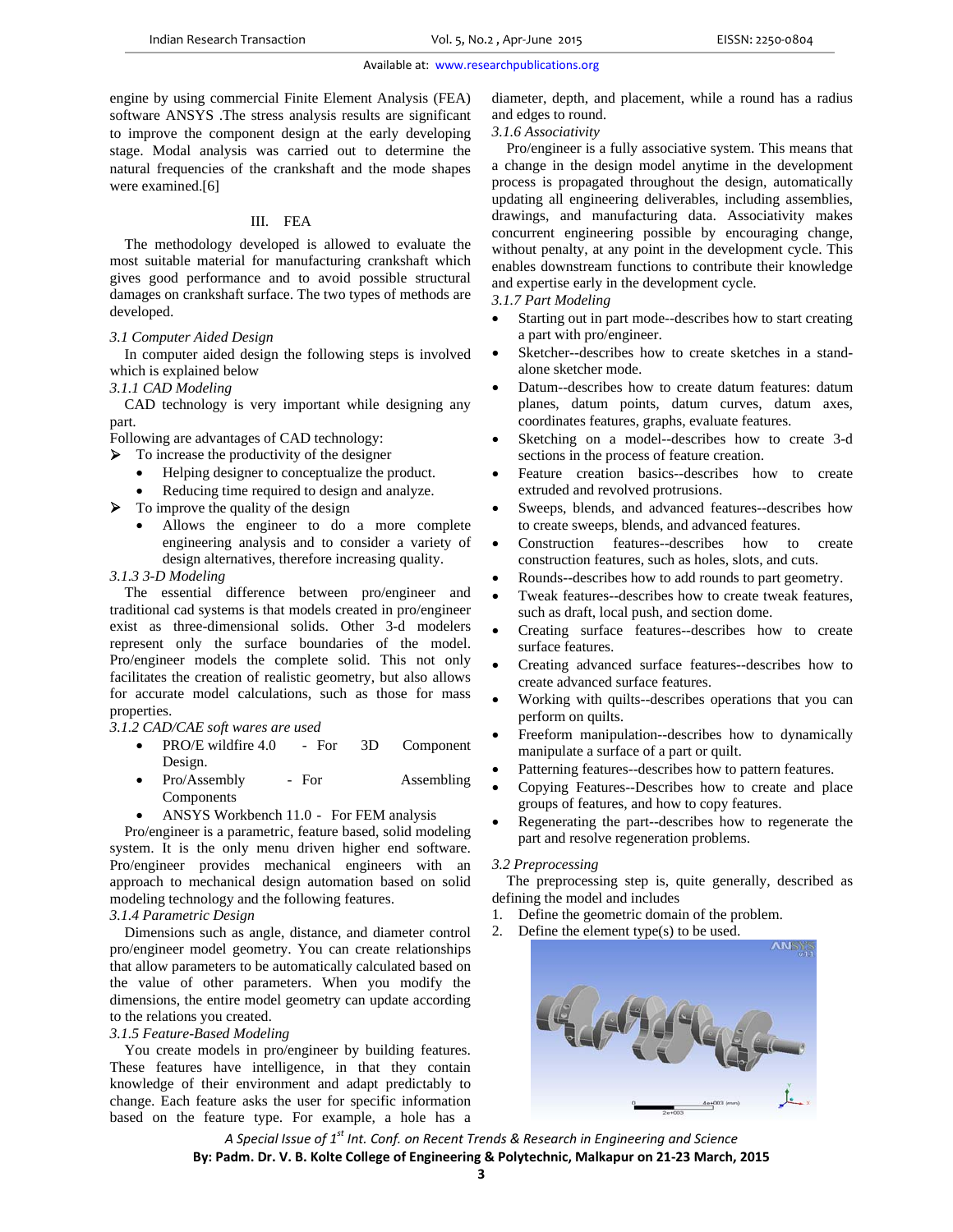Fig. 1 IGES file of Crank Shaft for ANSYS

- 3. Define the geometric properties of the elements (length, area)
	- 4. Define the element connectivity's (mesh the model).



Fig. 2 Front View of the Meshed Element

- 5. Define the physical constraints (boundary conditions).
- 6. Define the loadings.

The preprocessing (model definition) step is critical. In no case is there a better example of the computer-related axiom "garbage in, garbage out." A perfectly computed finite element solution is of absolutely no value if it corresponds to the wrong problem.

#### *3.3 Solution*

During the solution phase, finite element software assembles the governing algebraic equations in matrix form and computes the unknown values of the primary field variable(s). The computed values are then used by back substitution to compute additional, derived variables, such as reaction forces, element stresses, and heat flow. As it is not uncommon for a finite element model to be represented by tens of thousands of equations, special solution techniques are used to reduce data storage requirements and computation time. For static, linear problems, a wave front solver, based on gauss elimination, is commonly used.

In short in this phase a solver is used to solve the basic equation for the analysis type and to compute the results. This phase is taken care by the software programme. In the solution process, the solver goes through following steps to compute the solution for a steady state analysis.

- Formulate element matrices
- Assembly and triangularise the overall stiffness matrix.
- Calculate the solution by back substitution.
- Compute the stresses, displacements etc.

## *3.4 Post Processing*

Analysis and evaluation of the solution results is referred to as post processing. Postprocessor software contains sophisticated routines used for sorting, printing, and plotting selected results from a finite element solution. Examples of operations that can be accomplished include:

- Sort element stresses in order of magnitude.
- Check equilibrium.
- Calculate factors of safety.
- Plot deformed structural shape.
- Animate dynamic model behavior.
- Produce color-coded temperature plots.

#### *3.5 Finite Element Analysis Of Different Materials*

In finite element analysis of different materials have done force analysis by putting the values of properties like young's modulus, Poisson's ratio, density, in ANSYS. In force analysis have calculated total deformations, maximum shear stress, equivalent stress, shear stress, maximum principle stress. The details analyses of different five materials with their values of properties are described below.



Fig. 3 Total Deformation induced in Forged Steel



Fig. 4 Equivalent Stress induced in Forged Steel



Fig. 5 Maximum shear stress induced in Forged Steel



Fig. 6 Shear Stress induced in Forged Steel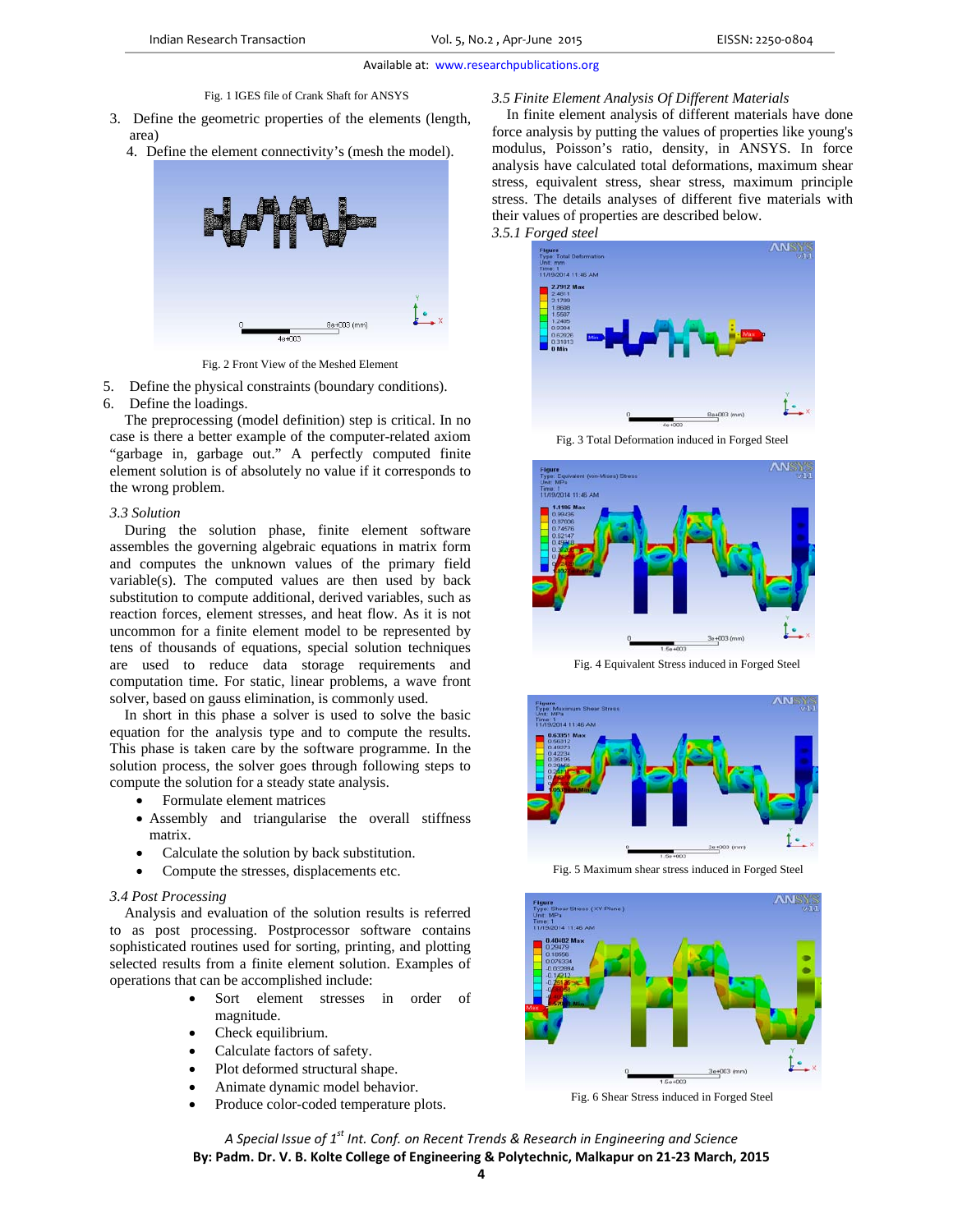Available at: www.researchpublications.org



Fig. 7 Maximum Principle Stress Induced in Forged Steel

## *3.5.2 Steel Alloy (CrMoV13)*



Fig. 8 Total Deformation induced in Steel Alloy (CrMoV13)



Fig. 9 Equivalent Stress induced in Steel Alloy (CrMoV13)



Fig. 10 Maximum shear stress induced in Steel Alloy (CrMoV13)



Fig. 11 Shear Stress induced in Steel Alloy (CrMoV13)



Fig. 12 Maximum Principle Stress Induced in Steel Alloy (CrMoV13)

#### IV. RESULTS

The results obtained from the above Finite Element Analysis of different materials are collected and make it in tabulated form. These Result tables are shown in below.The results value of total deformation, maximum shear atress,shear stress, equivalent stress, maximum shear stress are compared with each other and find less value to determine suitable material for crankshaft. .

| Results for Forged Steel and Steel Alloy CrMoV13 |                     |                    |
|--------------------------------------------------|---------------------|--------------------|
|                                                  | <b>Forged Steel</b> | <b>Steel Alloy</b> |
|                                                  |                     | CrMoV13            |
| Young's Modulus (E) MPa                          | 221000              | 467800             |
| Poisson's Ratio (v)                              | 0.3                 | 0.21               |
| Density ( $\rho$ ) kg/ $m^3$                     | 7833                | 7313               |
|                                                  |                     |                    |
| <b>Total Deformation (mm)</b>                    | 2.7912              | 1.3595             |
| <b>Equivalent Stress (MPa)</b>                   | 10.884              | 10.663             |
| <b>Maximum Shear Stress (MPa)</b>                | 6.164               | 5.8674             |
| <b>Shear Stress (MPa)</b>                        | 3.931               | 4.1344             |
| <b>Max Principle Stress (MPa)</b>                | 14.009              | 13.233             |

TABLE 2

#### V. CONCLUSION

In this paper the crankshaft model was created by PRO-E wildfire 4.0 for modeling the crank shaft. Then, the created